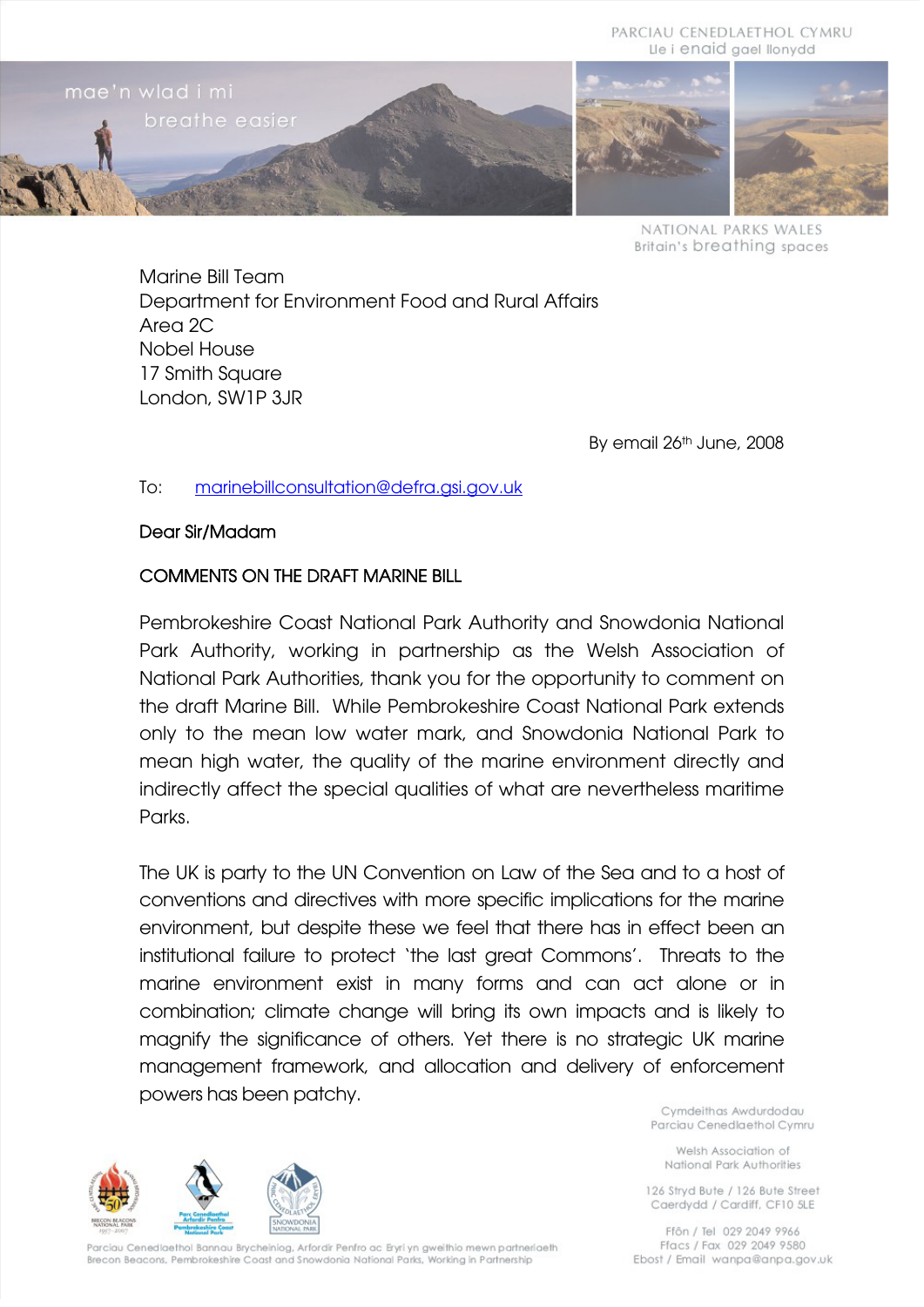We see the draft Marine Bill as a major opportunity to put a management framework in place, and this is warmly welcomed.

As a general comment on the draft Marine Bill, we see a potential gap between the aspirations set out in the policy paper at the front of the draft Bill (which we welcome) and the draft clauses (which we feel may not always be sufficient to achieve the aspirations).

A complicating factor is that much of the operational detail will only be filled in through secondary legislation or guidance. There is therefore no way of knowing at present the full expression of a Marine Act. We recognise, on the other hand, that this could be advantageous, in that the draft legislation is not overly prescriptive, and that as experience grows and as situations change it will be easier to amend the supplementary guidance which will support it.

Our more specific comments are as follows:

# (i) Creation of an independent Marine Management Organisation

We support the draft Bill proposal for creation of a Marine Management Organisation (MMO) as an independent nondepartmental public body.

The UK Government has committed through the current Planning Bill to creating National Policy Statements about future intentions regarding infrastructure in key sectors, including energy and transport. The Planning Bill proposes an Infrastructure Planning Commission to take decisions on nationally significant infrastructure projects. We understand that at sea the Infrastructure Planning Commission will be responsible for issuing development consents for large offshore renewable energy projects and the biggest harbours in the territorial waters around England and Wales and in the Renewable Energy Zone (except where Scottish ministers have responsibility).

We understand that both the MMO and the Infrastructure Planning Commission would operate in accordance with Government policy within this area, whether that policy was set out in the relevant National Policy Statement or in the Marine Policy Statement (see below). The Infrastructure Planning Commission will make decisions under the Planning Bill, and deem Marine Bill licences and conditions until the Marine Bill licensing provisions come into force, advised by the MMO as the specialist marine licensing authority.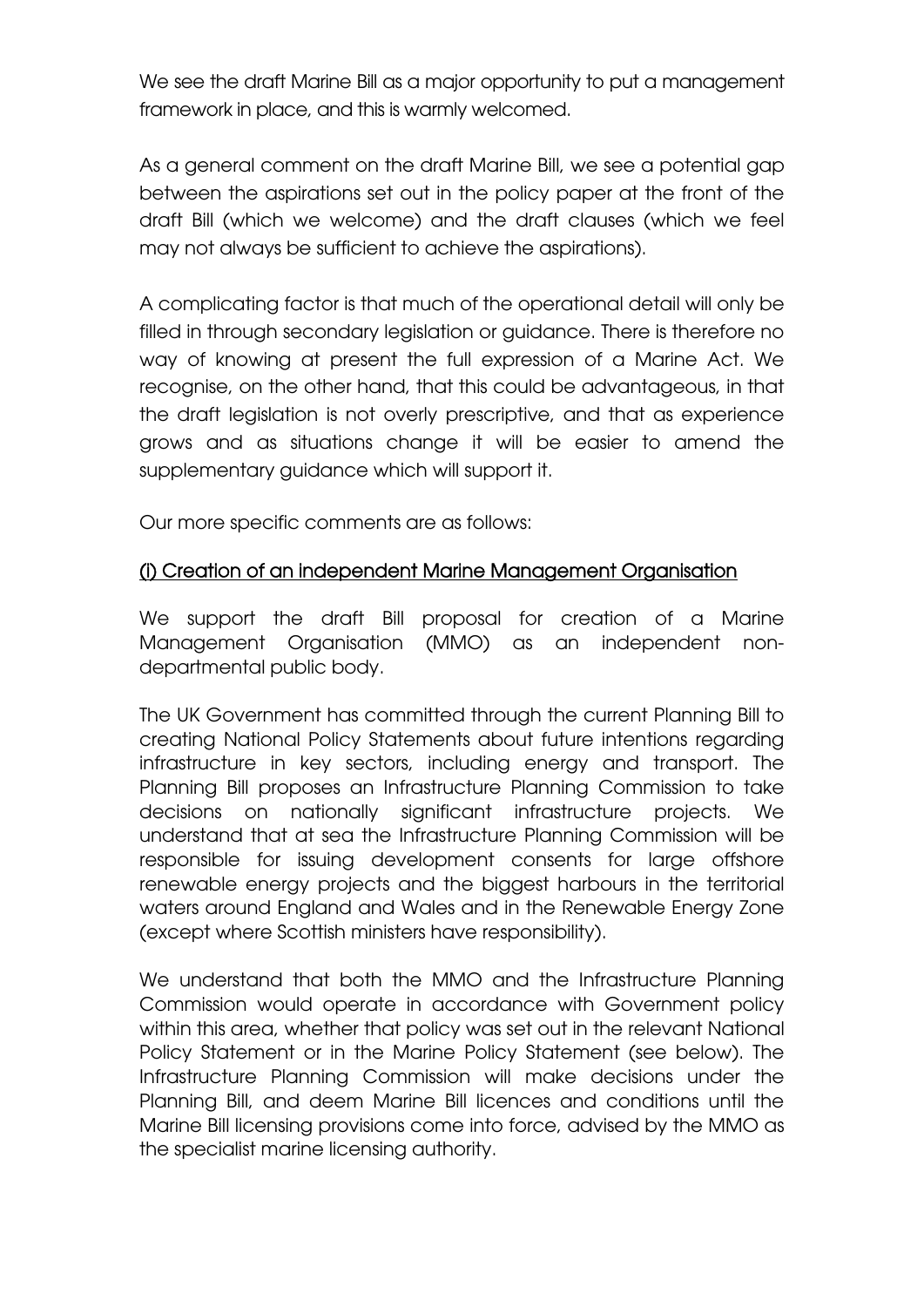Devolved matters would be the responsibility of the Welsh Assembly Government (WAG) in the Welsh inshore region. WAG is currently considering how best to interact with the MMO and how to administer devolved responsibilities. Wales' small area of territorial sea and other considerations mean that a 'Wales-only MMO' is not a likely outcome.

The foregoing indicates that the proposed regulatory arrangements could still result in a complex administrative framework, and possibly an uneven playing-field for developers.

The debate which has surrounded the MMO proposals throughout the development of the Marine Bill has underlined a need to avoid geographical/sectoral anomalies in planning and protection, and we are very keen to see management continuity across marine regions.

We believe that planning and regulation should work with ecosystem units rather than administrative boundaries. In particular, management must be coherently delivered across regional boundaries which divide important features like the Dee and Severn estuaries.

# (ii) A new marine planning system

The draft Bill proposes a system of marine planning, by marine planning authorities, to operate within the context of an overarching Marine Policy Statement. We support these proposals.

The Marine Policy Statement would be underpinned by marine plans which would operate on a 6-year cycle. The draft Bill proposes that the area between mean high water springs and mean low water would be covered both by land based planning (by the relevant planning authority) and by marine planning.

WAG Ministers would constitute the marine planning authority for the Welsh inshore region, with five other marine planning authorities, and six marine planning regions. Marine planning authorities will be able to issue guidance on the plans to any public body with relevant functions in the region. Regional marine plans could in turn be supported by subregional plans, although we understand that WAG's preferred approach is for a single regional marine plan for Welsh waters. The level of detail within such a single plan could vary by area or topic as required.

Again, the proposed and likely arrangements underline the need for a joined up approach between marine planning authorities will be essential, with for example common guidance on shared issues like climate change and the visitor economy.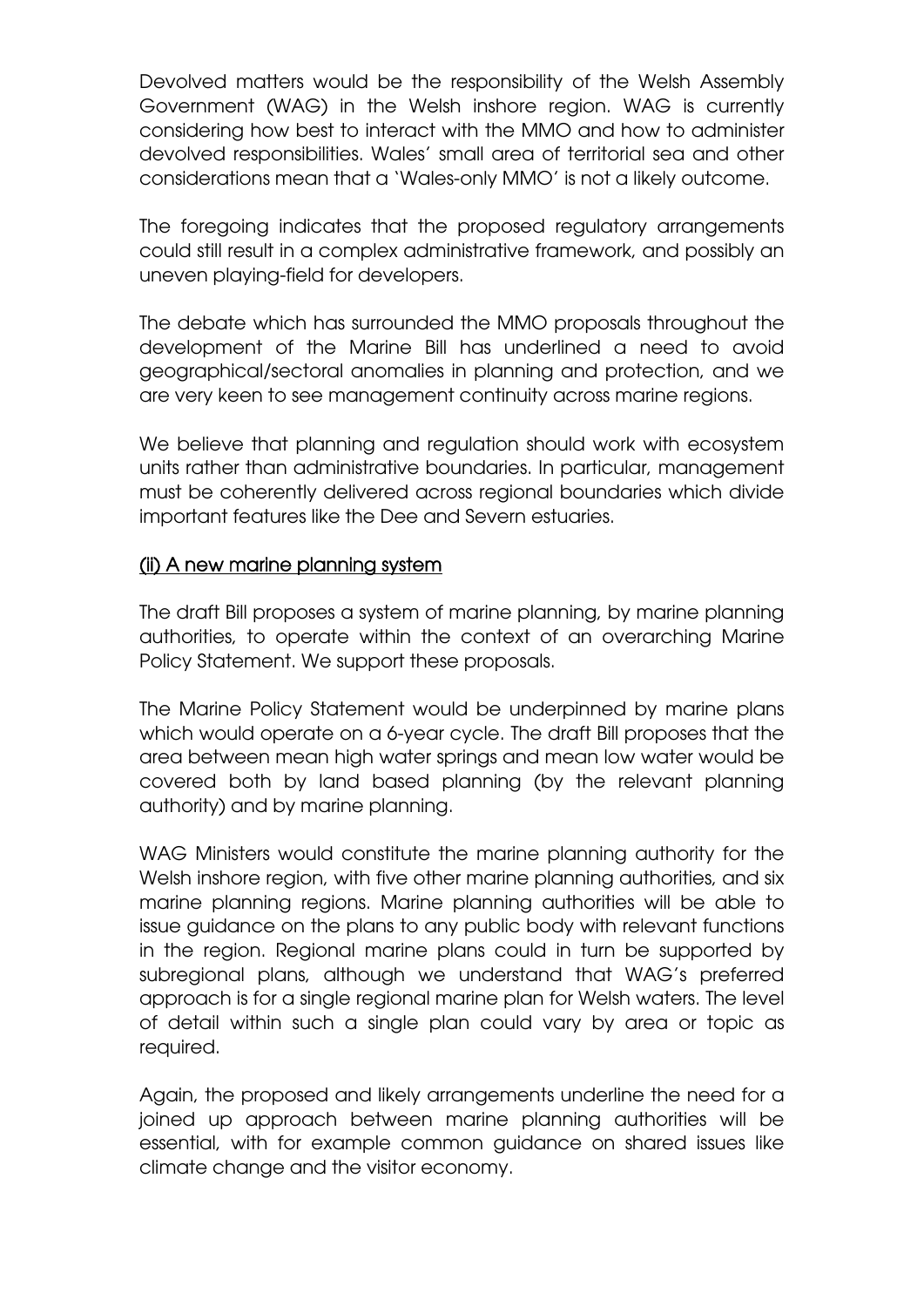At a minimum, the proposed planning overlap will require planning to synchronise in the area between mean high water springs and mean low water (including estuaries and rivers). Developments close to shore nearly always have onshore implications and onshore developments may well have implications for the marine environment: the planning overlap should in principle 'force' marine/terrestrial planning harmonisation, at least within the area of overlap, and we broadly welcome this.

The potential benefit of the overlap will depend on how planning integrates across the foreshore and on whether and how different planning authorities and/or management considerations are assigned sovereignty. We understand that preparatory work on guidance for land/marine planning integration is underway by Defra, and that a good practice guide is expected later in 2008. We also note that advice is currently bring prepared for the Countryside Council for Wales on how to protected landscape managers can better take account of adjacent sea areas.

This issue illustrates a more general point, namely that the draft Bill proposals, as and when enacted, will have an extensive interface with other legislation and policy, and the nature of some key planning relationships remains to be seen (e.g. between Marine Spatial Planning and National Park management plans, local development plans or shoreline management plans). While this is likely to be an early topic for guidance, we feel that some legislative provision in the Bill, for example of a duty to deliver marine plans and to cooperate in planning (and to report on this), is also necessary, since there are no obvious existing mechanisms for integration beyond current sectoral responsibilities and partnerships. A requirement to set up an advisory or consultative group in the marine planning process would strengthen integration considerably. Integrated Coastal Zone Management is established as a set of principles and there is an ICZM Strategy for Wales. However ICZM has no statutory basis and it is not likely (nor, arguably, should it be necessary) that ICZM becomes a freestanding process in its own right.

# (iii) Designation of Marine Conservation Zones

We welcome the draft Bill's provisions for Marine Conservation Zones, to protect individual habitats and species and features of geological or geomorphological interest and the aim is to have MCZs designated by the end of 2012.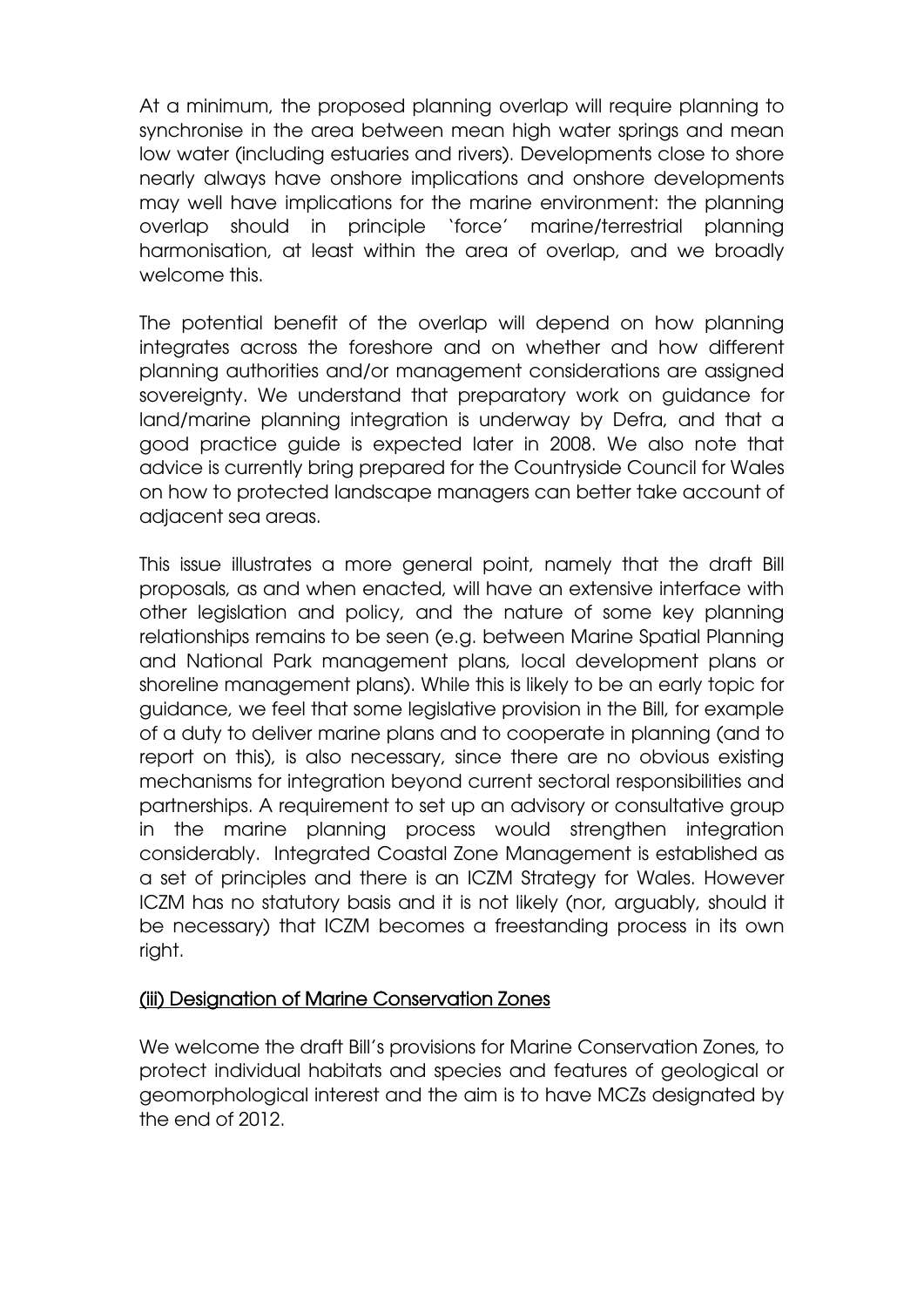We welcome the fact that scalable objectives relating to MCZ features will allow different degrees of protection and that there is scope therefore to create what are in effect Highly Protected Marine Reserves, and we strongly support this. We are pleased that recovery objectives will also therefore be possible, so MCZs need not only be designated in relatively 'healthy' areas.

The power to designate MCZs would rest with the relevant marine authority (WAG Ministers in the Welsh inshore region), although there would not, we understand, be an actual duty to do so, and we would urge that the draft Bill is revised to make the power a duty.

We welcome the proposals for the MMO to be able to make conservation orders to control activities, in order to further MCZ objectives.

All public bodies will have a duty to operate in ways which further, or at least do not hinder, the conservation objectives set for MCZs. We have some concerns about the extent to which short term socio-economic considerations might be able to dominate longer term considerations of public benefit (including conservation objectives). We understand that the rationale for taking socio-economic factors into consideration is to allow Ministers to decide between areas for designation, if alternative areas are available; our wariness stems from a comparable provision in the Marine Nature Reserve provisions in the 1981 Wildlife and Countryside Act which effectively morphed into a policy that MNRs would only be designated when all socio-economic objections were overcome.

We understand that statutory conservation agencies and marine authority-appointed enforcement officers would have access to a common set of enforcement and educational powers, and welcome this. We presume that conservation agencies would at a minimum maintain their current marine management commitments, and would in addition help determine conservation order requirements and MCZ management planning. We would however appreciate clarification on what additional agency involvement is envisaged in day-to-day MCZ management (even if it is not appropriate to legislate for that involvement) since achievement of MCZ goals will be contingent upon this involvement and the potential size of the role would have significant resourcing implications for relevant organisations.

The draft Bill proposes that Skomer Marine Nature Reserve is automatically converted into an MCZ, and that European Marine Sites (i.e. marine Special Areas for Conservation and Special Protected Areas) will be protected by conservation orders similar to those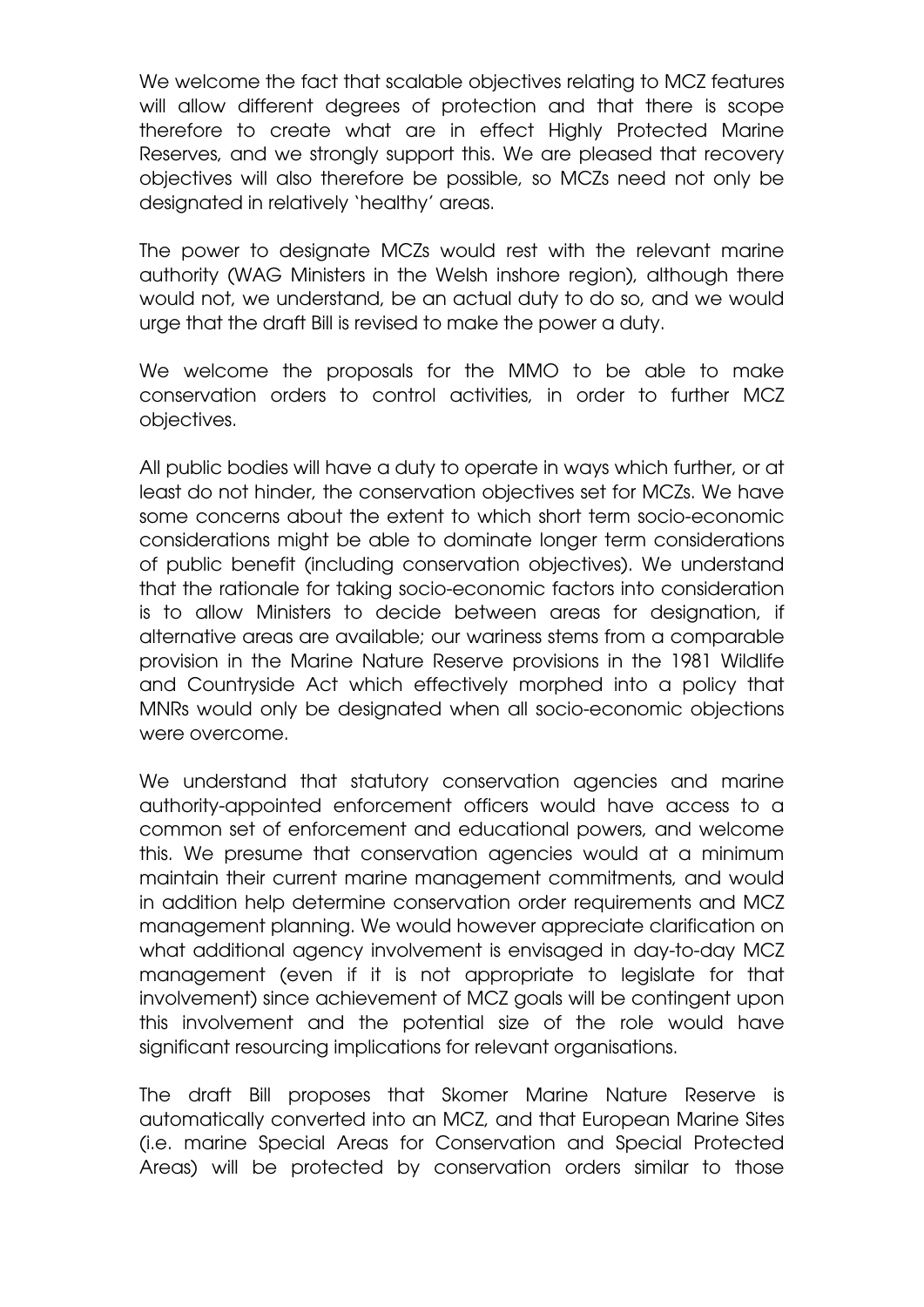proposed in the draft Bill for the MCZs. Collectively these will form a network of Marine Protected Areas, which we warmly welcome. Specifically we welcome the potential the draft Marine Bill affords for Skomer Marine Nature Reserve to become what would effectively be a Highly Protected Marine Reserve through the application of MCZ conservation orders.

Of key interest is how other MCZs and their component features will be designated and on how the target outcomes for the features will be defined, since these will govern the nature and degree of licensing and conservation orders operating within MCZs, and we note the draft guidance notes Defra and the WAG, with agency input, have prepared on this topic. We are concerned however that there is no immediately obvious mechanism in the draft Bill for resolving potential conflicts between the public right of fishery and MCZ objectives or objectives for features of designated sites, other than emergency order-making powers for Inshore Fisheries and Conservation Authorities.

We are also very concerned, and we make further comment on this below, that MCZ orders must be enforceable and enforced. The staffing and material dedicated to enforcement will need to be massively upscaled.

We would welcome some indications of the proposed relationship between MCZs and landward designations - including, but not limited to, protected landscapes - and clarification on the particular issues of conservation of seascape in general and seascape adjacent to existing protected areas. We appreciate that MCZs are not explicitly designed to accommodate seascape protection, but we would welcome clarification of more appropriate ways in which seascapes may be considered. The 2006 Marine Bill proposals included reference to protection of "*important seascapes and views from land"* but this does not appear to have been followed up in the current draft Bill.

The Europarc Atlantic Isles Coastal and Marine Working Group's submissions to the Joint Parliamentary Committee's examination of the draft Bill and to Defra. The Working Group's conclusions were that:

"(i) A mechanism needs to be created to enable the national recognition of the marine dimension our nationally important coastal landscapes and seascapes, and

(ii) in the absence of a means of formally recognising the national importance of these areas it is not clear how the marine planning system proposed in the Bill can take into account their national importance"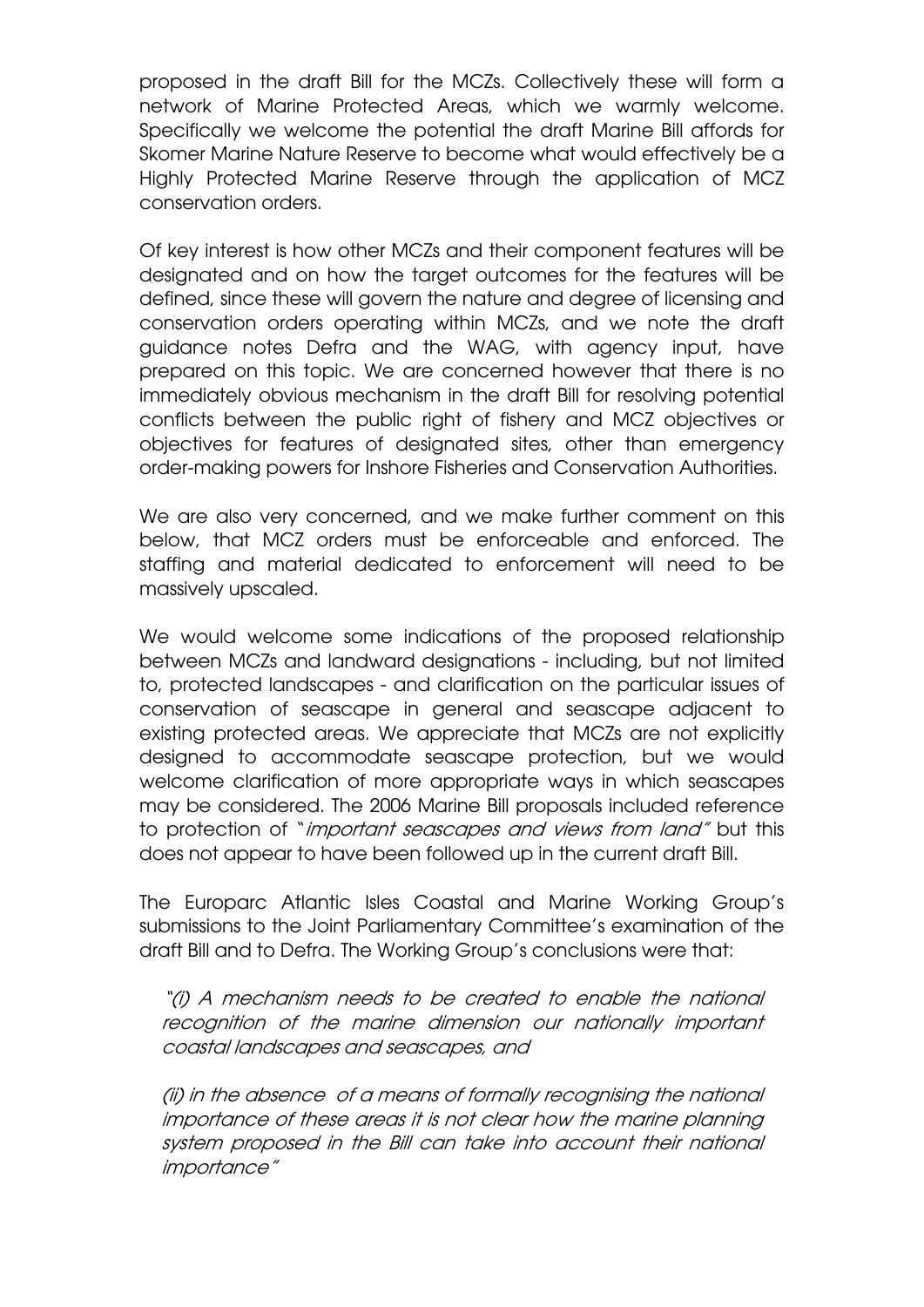The Pembrokeshire Coast National Park Authority formally endorsed these conclusions at a meeting on 25<sup>th</sup> June 2008.

#### (iv) A unified system for licensing activities

We broadly welcome the licensing system proposed in the draft Bill which is intended to be more complete than the existing arrangements, better able to take account of in-combination effects, and easier to use.

Building on the Food and Environment Protection Act 1985, which we understand would be merged with the Coast Protection Act 1949, the draft Bill includes provisions for all dredging, including hydrodynamic and plough dredging, to be licensable. This is welcomed; dredging can be hugely damaging in terms of bycatch and physical seabed disturbance. Additionally, licensing conditions can also be applied to the period after the licensable activity has finished, which is also welcome.

We understand that the Marine Consents Unit established by WAG is acquiring roles from other WAG departments and has absorbed the Defra Marine and Fisheries Agency in Wales in order to streamline licensing in Wales, in particular where FEPA, marine aggregate dredging, and marine species protection legislation are concerned.

The draft Bill does not appear to deal with the issue of national system for registration of marine craft (or at least of craft with particular specifications of speed/draught etc), - a system which could be linked to a training and insurance requirement. Aside from the public safety and insurance considerations, there is a question about enforcement of conservation orders if vessels cannot easily be identified.

We strongly feel that this is a major missed opportunity and we urge Defra to include provision for craft registration in the Marine Bill.

# (v) Measures to strengthen marine fisheries management

We welcome the draft Bill's intention that IFCAs will pay greater consideration to the wider environmental impacts of fishing. While the proposed IFCA membership seems rather broader than that of SFCs, it could still perhaps be rather polarised.

Coastal local authorities will contribute to IFCA funding, as they currently do to SFC funding, although Defra will offer support if resources are a problem. We wonder therefore why inshore fisheries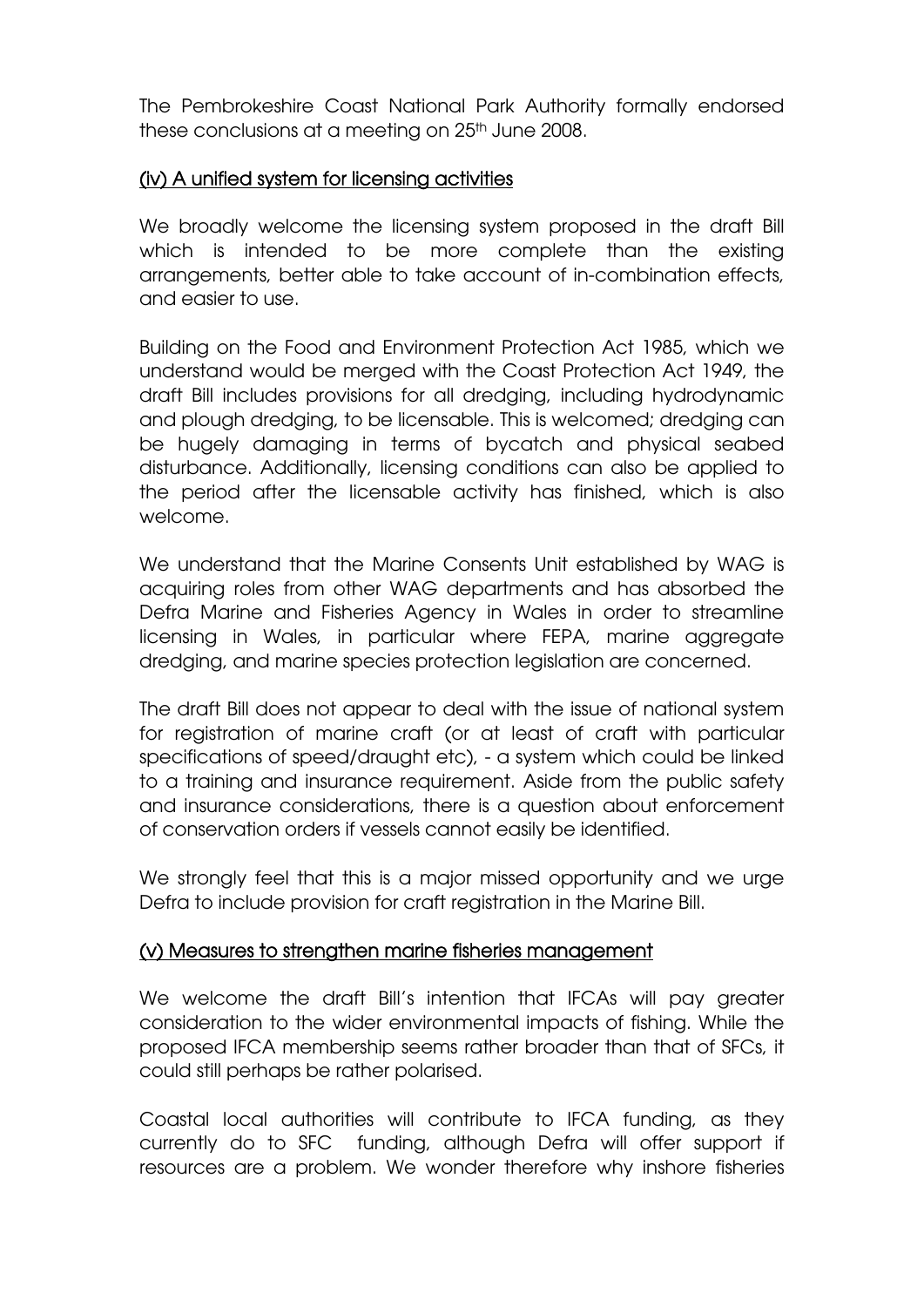could not simply be brought under the direct control of the MMO, where they could be integrated with wider marine spatial planning.

We welcome the proposed introduction of a core set of enforcement powers for conservation and licensing for the purposes of inspection and investigation, and the provisions for reforms of migratory and freshwater fisheries and enhancement of the Environment Agency's powers in England.

We welcome the civil sanctions scheme for licensing and nature conservation offences and the administrative penalty scheme for domestic fisheries offences. In combination with enforcement tools ranging from advice to prosecution, we agree that these will give a greater ability to address offences in a proportionate, flexible and riskbased manner.

The situation in Wales is likely to look very different, and at this point we refer to two recent and current WAG consultations. At present WAG has competence for fisheries matters within the territorial sea adjacent to Wales (i.e. out to 12 nautical miles from baselines), but has recently consulted on proposals to create a Welsh Fisheries Zone which would extend WAG fisheries competence out to the median line with the Republic of Ireland to the west, to the Isle of Man in the north, and to a small area in the southwest.

The provisions in the draft Bill would allow WAG to bring fisheries management in-house if it wished to do so, and indeed WAG is currently consulting on a proposal that it assumes full responsibility for sea fisheries management and enforcement around Wales.

# (vi) A new right of access to the coast of England

The draft Bill proposes a new right of access to the coast of England, via a managed route within a designated coastal margin. This would effectively create an Access Land corridor running along the coast of England with the corridor being defined from the Mean Low Water Mark.

We do not have any direct comments on this but observe that WAG has asked the Countryside Council for Wales to advise on how a statutory approach to coastal access could complement the existing Coastal Access Improvement Programme in Wales, a 6-year grant programme funded by WAG with the objective of creating a Wales Coastal Path. Once CCW have submitted their advice to WAG there is likely to be a consultation on the application of a statutory right of